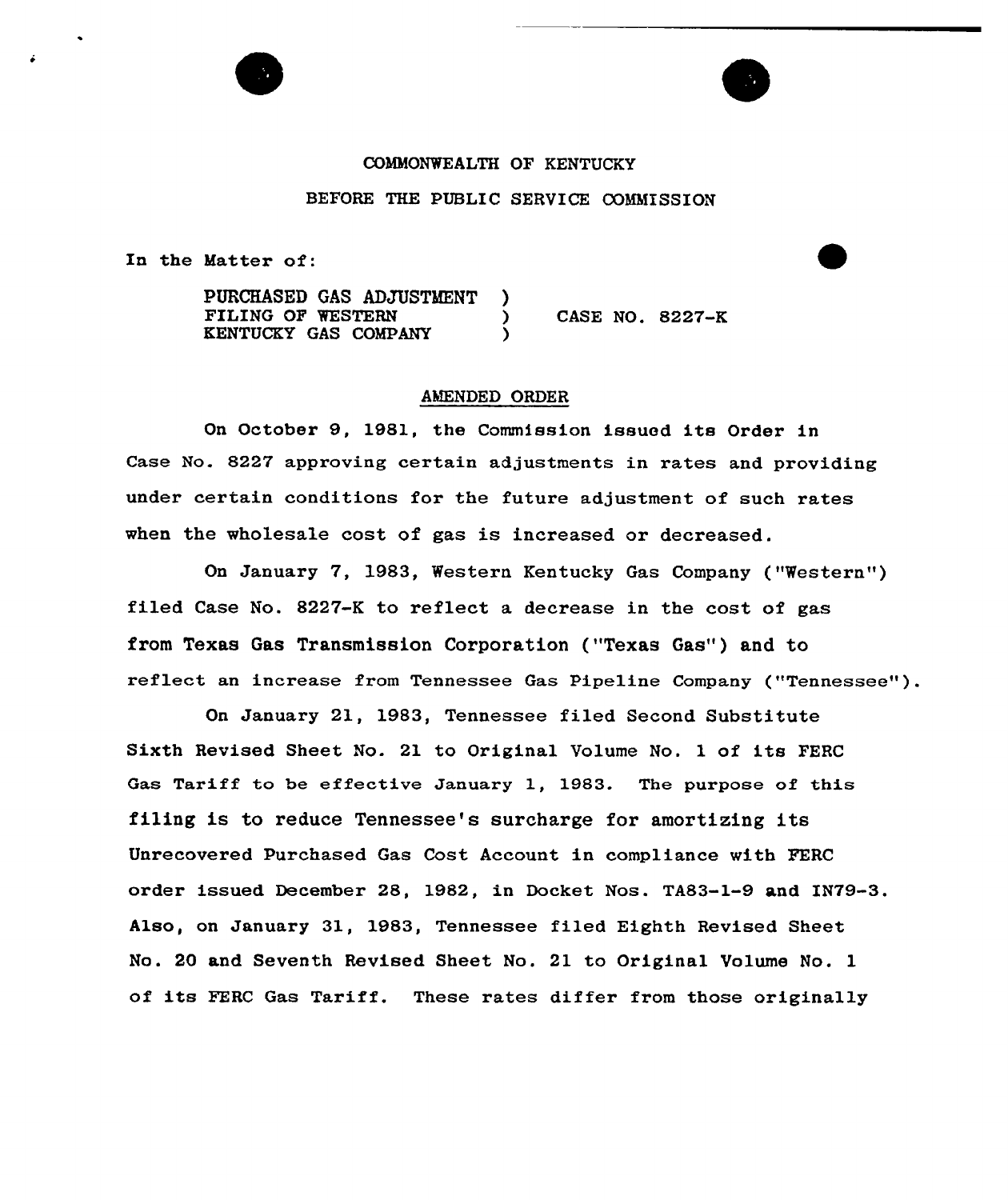filed in Case No. 8227-K because of the removal of costs associated with facilitiee not in service ae of Decembex 31, 1982, the adjustment to reflect the actual balance of advance payments in Account 166 as of December 31, 1982, and the reflection of the current average cost of purchased gas.

After reviewing the notice filed in this case and being advised, the Commission is of the opinion and finds that:

(1) As a result of the changes effective ae aforesaid the cost of gas to Western for the 12 months ended November 30, 1982, would have decreased \$112,230, rather than \$359,105 increase originally filed.

(2) Western requests that this filing become effective on and after February 1, 1983. Western should report to the Commission any excess revenues collected during the period of January 1, 1983, through January 31, 1983, along with a plan to refund any excess collections to ite customers.

(3) Western's adjustment in rates under the purchased gas adjustment provisions approved by the Commission in ite Order in Case No. 8227, dated October 9, 1981, ie fair, just and reasonable and in the public interest and should be effective with gas supplied on and after February 1, 1983.

(4) western'e baee eupplier rate fox'urchased gas will be as follows:

 $-2-$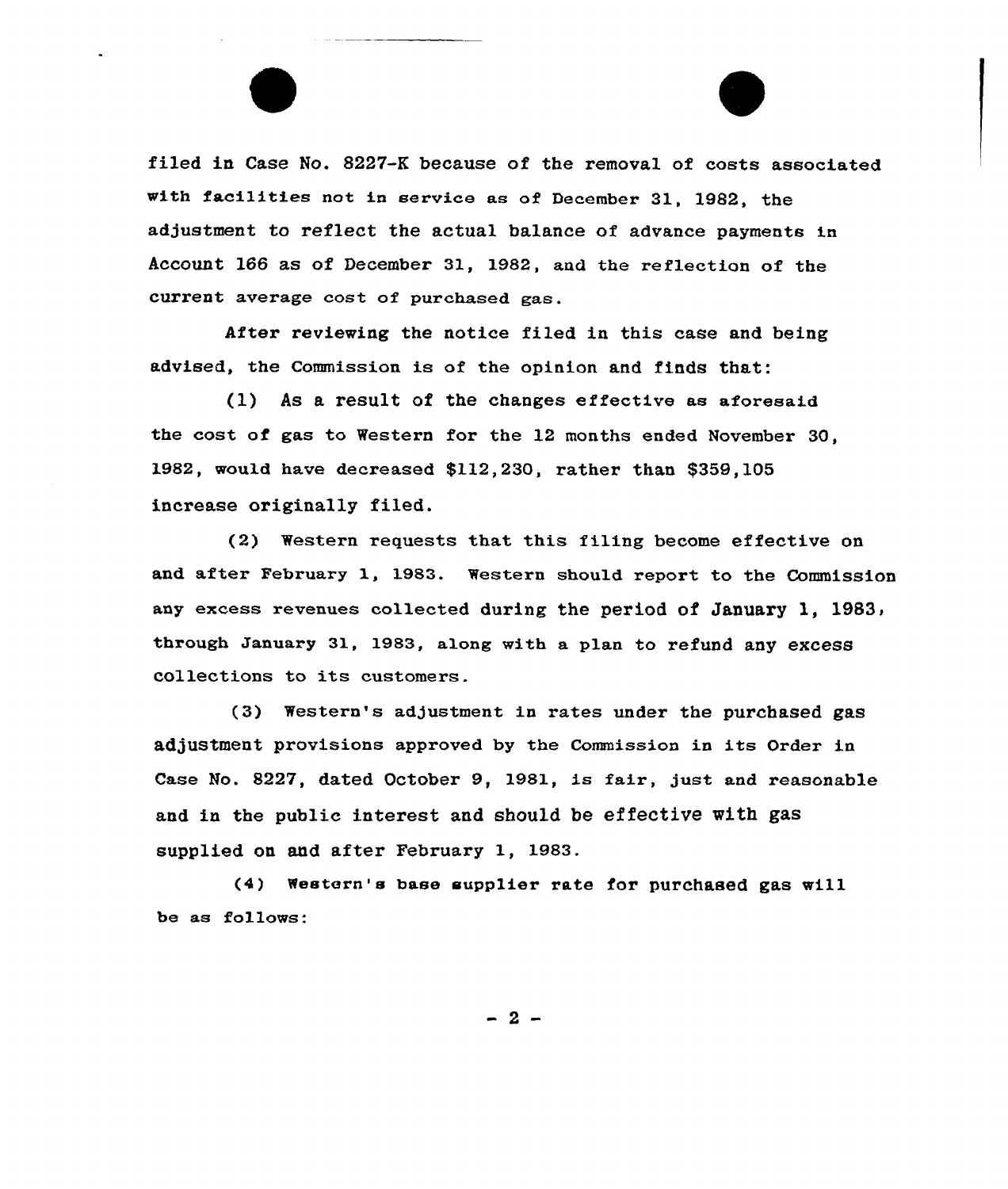|                                | Demand/Mcf    | Commodity/Mcf |
|--------------------------------|---------------|---------------|
| Texas Gas Transmission Corp.   |               |               |
| $G-2$                          | \$5.53        | \$3.5513      |
| $G - 3$                        | 6.36          | 3.6029        |
| $G-4$                          | 6.90          | 3.6462        |
|                                | Commodity/Mcf | Gas Rate/Dth  |
| Tennessee Gas Pipeline Company |               |               |
| $G-2$                          | \$.3606       | \$3.4199      |
| $GS-2$                         | .8365         | 3.4199        |
| Local Producers                |               | 3.8120        |
|                                |               |               |

Western's adJustment in rates under the purchased gas adjustment clause, as set out in Exhibit D, page 1, of its notice herein in the amount of \$1.1764 per Mcf, is fair, just and reasonable and in the public interest and should be allowed to become effective for service rendered on and after February 1, 1983.

IT IS THEREFORE ORDERED that the purchased gas adjustment in Appendix <sup>A</sup> be and it hereby is approved effective for gas supplied on and after February 1, 1983.

IT IS FURTHER ORDERED that the base supplier rate as set out in Finding <sup>4</sup> above be and it hereby is effective for gas supplied on and after February 1, 1983.

IT IS FURTHER ORDERED that Western shall report to the Commission any excess revenues collected during the period of January 1, 1983, through January 31, 1983, along with a plan to refund any excess collections to its customers.

 $-3-$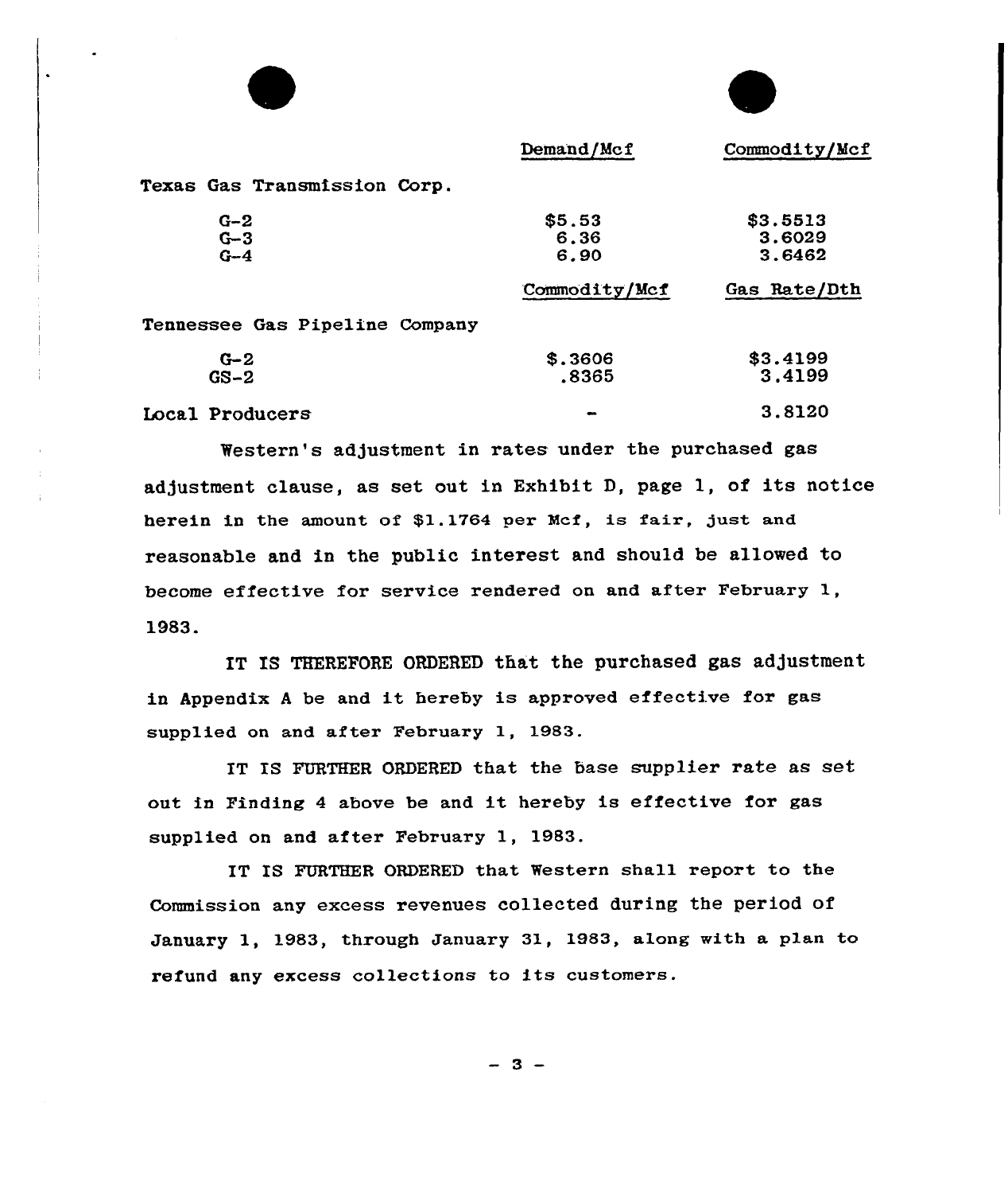

IT IS FURTHER ORDERED that within 30 days from the date of this Order, Western shall file with this Commission its revised tariff sheets setting out the rates approved herein.

Done at Frankfort, Kentucky, this 9th day of February, 1983.

PUBLIC SERVICE COMMISSION

Chairman Shreet

HentCarregan Commissioner

ATTEST:

Secretary